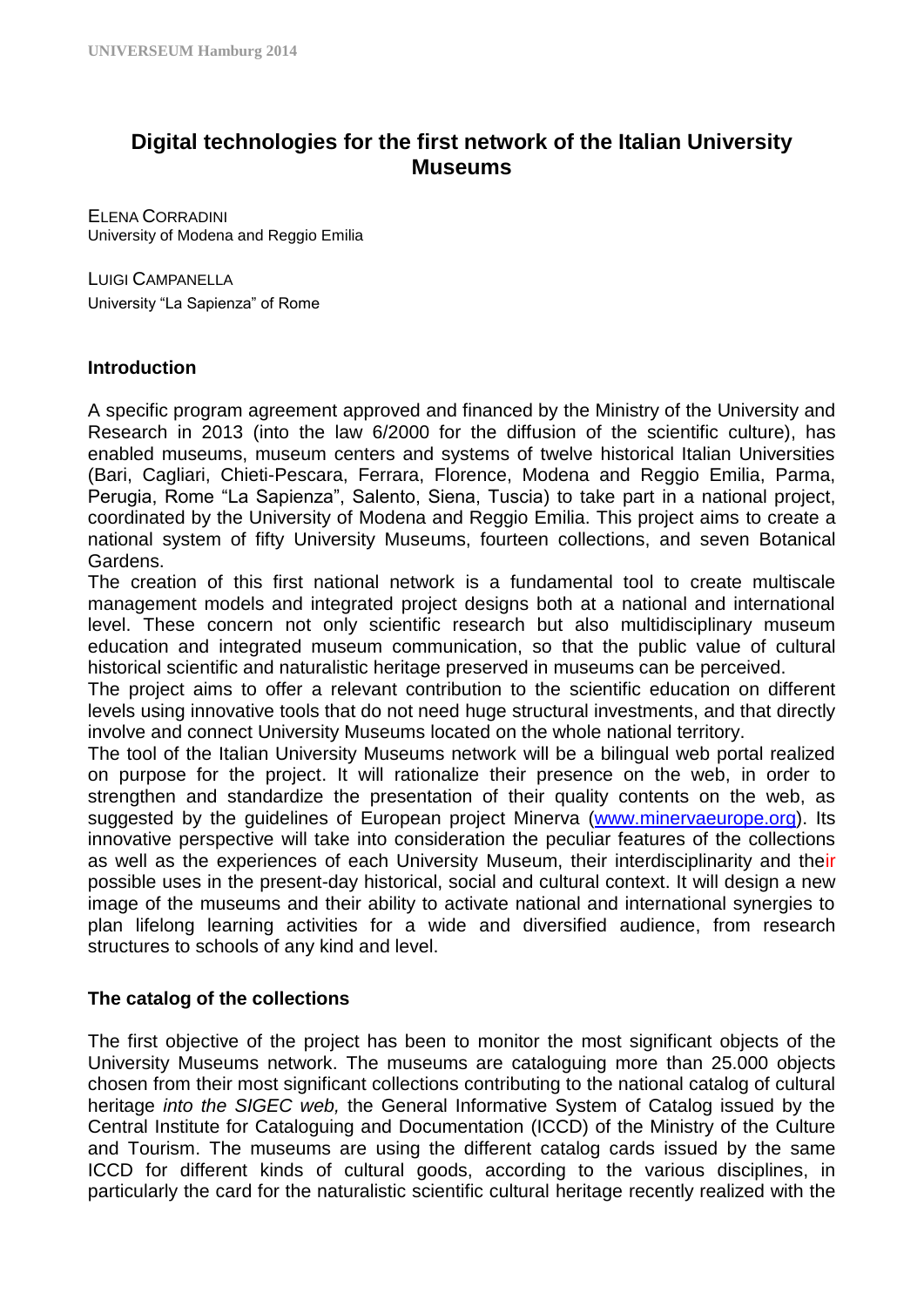contribution of the CRUI – Museums, a special committee of the Conference of Italian Universities dedicated to University Museums.

# **The Italian University Museums network web portal**

According to the peculiarity of the disciplines to which the catalogued objects belong  $-$  i. e. Physics, Anatomy, Archeology, Botany, Chemistry, Mineralogy, Paleontology, Physics and Zoology – four thematic itineraries will be created into the Italian University Museums web portal: stories, history of scientific instruments, landscape, environment. Through them, the web portal aims to activate and promote a wider audience's interest and involvement. This web portal has been designed not to be a mirror of what concretely exists in the collections. On the contrary, it should be a tool at the service of the University Museums themselves, close but different: in a word, a medium between Museums professionals and different audiences. The interaction with the users and the constant inclusion of new contents on such digital space allow that spreading of knowledge and improving of services that University Museums, as public services, are supposed to do. The proliferation of web and social networking technologies has enabled culture promoters and museum professionals to communicate, exchange, and produce new digital assets at a phenomenal rate. The adaptation of database technologies and the web leads to an increasing volume of digitized or born-digital objects that not only help streamline daily operations and services, but also shape our socio-cultural experience and identity. Moreover, social media may provide, through the computational social sciences, a compelling opportunity for the researches about the involvement of people in museums, also if it does not necessarily provide a representative demographic of society at large. Although some open ethical questions exists about the use of the public's social media for research such as this, particularly related to informed consent (GERARD, O'BRIEN & JACKSONS 2014).

# **Digital technologies for the Italian University Museums web portal**

Joining the University Museums in a network and creating a dedicated bilingual web portal will activate synergies, thus to share both mission and multidisciplinary contents. It will stop the disunion and the variety of web proposals: dedicated portals, complex websites, and webpages within the University website. It will instead promote more services than at present: services for the knowledge, the learning, and the users, and it will as well share resources with other sites.

It is therefore fundamental to create an interactive environment, specialized in conveying information, knowledge and culture, which clearly identify its promoting institution and mission, as well as, not least, vowed to quality.

Digitization means that information can be shared, cross-referenced, and repurposed like never before. This revolution is not just about information access and archiving but creating and harvesting knowledge to drive economic and technological progress, and in the museum context, a richer learning experience that meets visitors' interests and needs: expectations for civic and social engagement are profoundly changing museum' scope, reach, and relationship. Moreover visitors and staff expect a seamless experience across devices, more and more people expect to be able to work, learn, study, and connect with their social networks wherever and whenever they want and the need for data literacy is increasing in all museum-related fields (KELLY 2014).

New digital technologies, characterized by a good usability and accessibility level, will be applied (with reference to D. lgs. 4/2004- Code of cultural heritage and landscape and to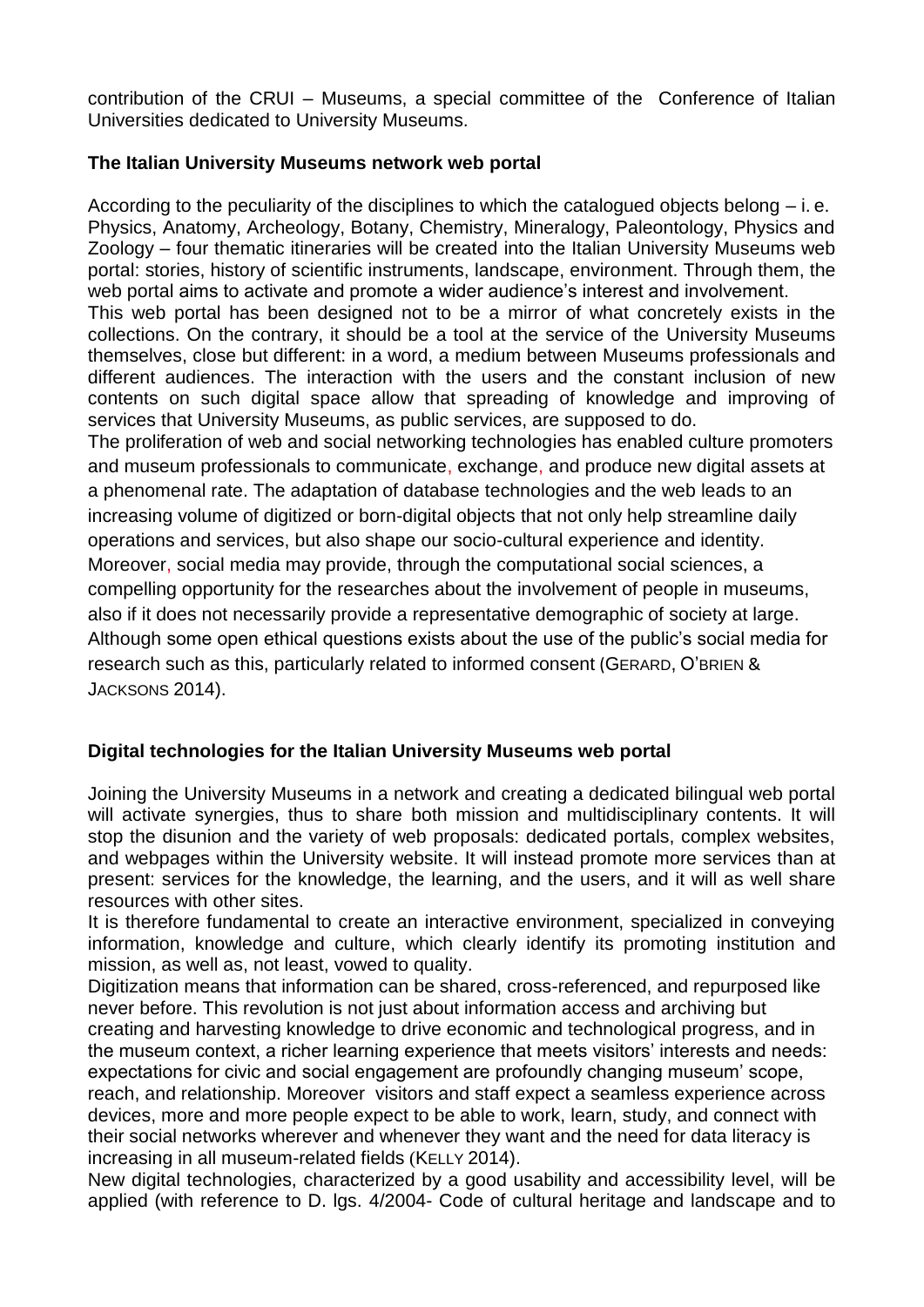the recommendations of the WCAG 2.0) in the University Museums web portal. Among them, RFID-Radio Frequency Identification-Cross Media Content and architectural Interaction design, 3D reconstructions for immersive environments, streaming video and tools for real-time exploration of museum objects. Specific devices will reveal the four cultural itineraries (stories, history of scientific instruments, landscape, and environment) in the web portal. Characteristic of these technologies is their possible application both onsite within the exhibition paths and online within the web portal, websites, through mobile devices as well as for editorial initiatives. These technologies enable University Museums to create cultural communication programs involving emotional and sensorial spheres.

The spreading of computer and mobile devices for communication has been taken into consideration in designing and developing thematic paths as well as cultural itineraries on the territory. Actually, we are not only multitasking, we are multiscreening using tablets or smartphones. This means that it is not the device content to be critical: it is the device context that determines our behavior. When designing Museums learning experiences, it is imperative for Museums to consider the types of screens and devices they utilize in the physical and in the virtual space.

Rich learning experience across museums' digital and mobile spaces should encourage discovery and interaction, cater for the unexpected, provide many pathways to explore, give a taste for what happens behind the scenes, and be fun; provide content that is challenging, real, authoritative, and meaningful that encourages questions. If well organized and easy to navigate it involves staff that can relate to users and visitors and be respectful of their ideas and views, knowledgeable in their field, and easy to talk to – in the physical space, on line, or accessed via mobile devices. This can increase opportunities for social interactions – hanging out with friends, families, peers – learning together while building community, enhancing connections, and providing opportunities for collaboration (KELLY 2014).

The online content will be presented on the University Museums web portal using a responsive design in different ways depending on the device on which it is viewed: a museum's website may appear differently when it is being seen on a desktop versus a tablet versus a smartphone.

A responsive design codebase is one of the best examples of separating the presentation layer from the application system. Responsive design framework detect a device's screen resolution. Once the resolution is identified, all content on a site is presented within a grid system that are not new to the industry; it is both functional and well designed. There is a number of different Web destinations that need to accommodate the growing number of Web-enabled devices: a responsive design can satisfy the growing expectations of a contemporary audience. The flexibility of responsive design gives us an important opportunity to engage with and connect to visitors, regardless of where they are. Responsive design enables museums to realize a more flexible and complex digital experience, to find creative and interesting ways to connect visitors to more relevant personalized and engaging content, to promote a production model and to create contents that is more accessible to its users (LUDDEN 2014).

The structured digital information used by means of software with rendering devices provides intuitive experiences of the objects through the immersive or virtual reality: it is helpful to add interpretative content to the enlarged view as a way to increase the learning potential.

Widespread expectation is nowadays for a further expand of the Web thus to incorporate immersive 3D environments.

The 3D immersive multi-user virtual worlds become increasingly accessible. At the same time, it offers an improved and engaging class experience. 3D digitization models of museum objects are a relevant step on the overall process to the complete reading of the objects, through multiple processes, in accordance with specific application requirements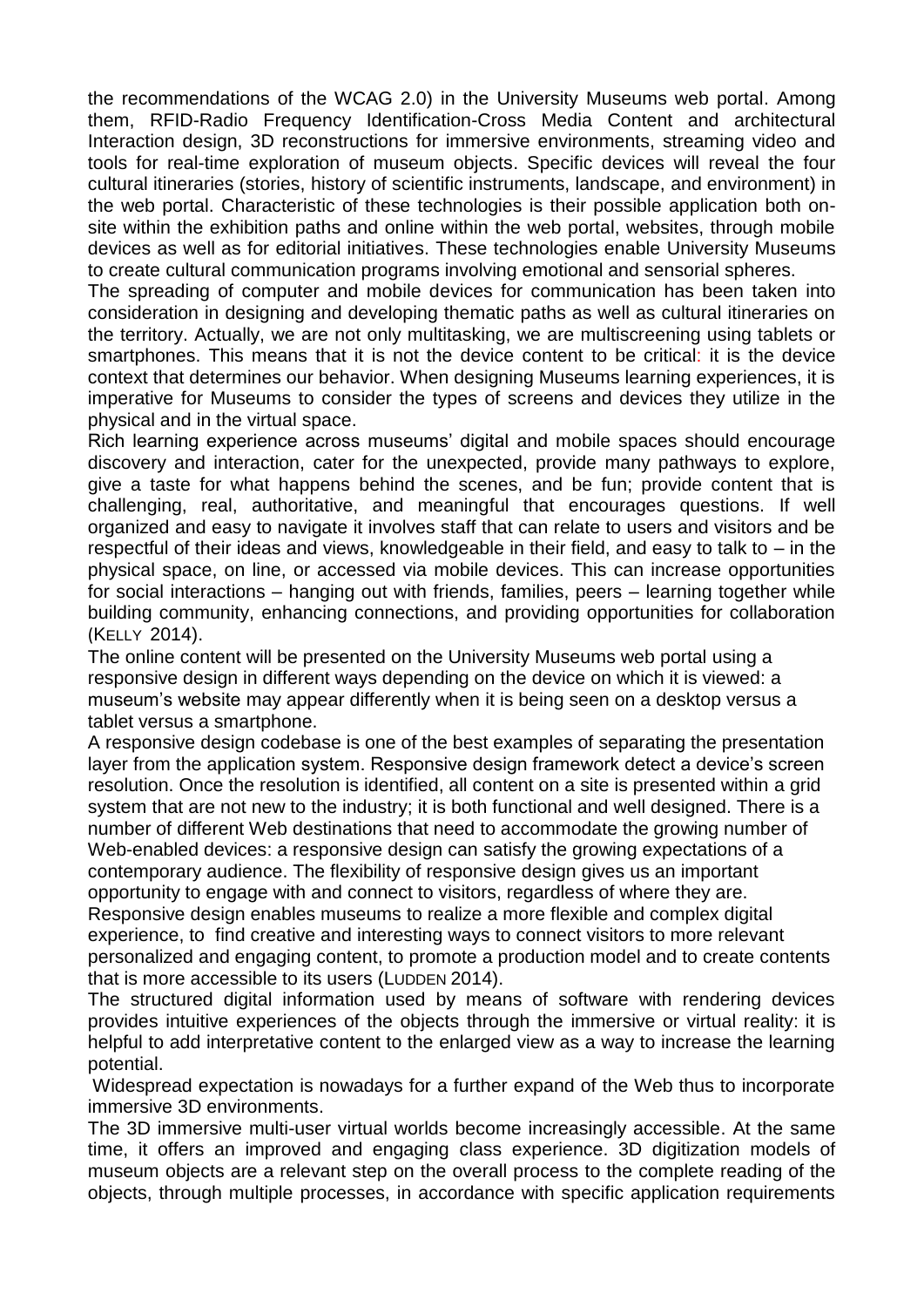due to complexity of the digitization needs. Different methods and technologies can be used to fulfill particular demands and needs of a specific digital recording: the main factors that influence the suitability and applicability of a method are the complexity in size and shape, the morphological complexity, the variety of materials (PAVLIDIS, KOUTSOUDIS, ARNAOTOGLOU, TSIOUKAS & CHRISTODOULOS 2007).

The forms of objects can be acquired with the 3D modeling in an objective and noninvasive manner without any contact, in order to build a reconstruction of the morphology: they can also be completely reconstructed, with the contribution of experts, through integration of 3D acquisition techniques, using the CAD modeling (CHANE, MANSOURI, MARZANI & BOOCHS 2013). 3D digitization models, which may be linked to various kinds of multimedia information also with interactive models, contribute to provide more comprehensive descriptions as well as finds that can usefully be included in databases also to set catalog cards. The interactive visualization granted by 3D models is the closest representation tool to direct inspection. The following steps of storing, managing, searching and displaying 3D objects are still uneasy processes. Digital 3D models would let objects on a much wider scale than in real life, since they could have virtual access to objects located far away, without the limitations of museum operating hours or access rights. A crucial requirement for using digital models as replacements for printed material is the availability of the following enhanced searching over digital libraries, interactive visual analysis without compromising model, accuracy and quality, flexible tools for shape comparisons and improved shape reasoning capabilities.

3D reconstructions are also essential for the conservation status. They allow museums to monitor it as well as to schedule maintenance and restoration interventions in order to assess beforehand the impact that these interventions will have on the object, allowing the experts of different disciplines to optimize the various activities (KOLLER, TURITZIN, LEVOY, TARINI, CROCCIA, CIGNONI & R. SCOPIGNO 2004; ABATE, CIAVARELLA, FURINI, GUARNIERI, MIGLIORI & PIERATTINI 2011).

The technologies that enable presentation of interactive 3D contents on the web are fundamental to build virtual exhibitions. They allow museums to create both internal exhibitions accessible within the museums and remote on-line exhibitions accessible over the web. Remote access to 3D content allows users to experience distant virtual exhibitions in the same way as they can experience local 3D applications (FLOTYNSKY DALKOWSKI & WALCZACK 2012; PIERACCINI, GUIDI & ATZENI 2001).

The visual impact has a big relevance: virtual reality opens various opportunities for research, representation, teaching, valorization, dissemination, protection, fruition of the cultural heritage of the University Museums.

Virtual exhibitions enable presentation of countless artifacts that cannot be directly exhibited to the public due to their fragility, limited space, or the prohibitive cost of creating and managing appropriate displays. The increased computing power and the technical developments, allowing interaction visualization, have permitted the exploration of large data sets using visual presentations.

The use of new advanced and sophisticated techniques (currently applied to massive, heterogeneous, and dynamic datasets, such as those generated in studies of astrophysical, biological, and other complex processes) made possible the interactive manipulation of large visual data sets using visual presentations. Advanced computational methods with sophisticated graphics engines can tap the extraordinary ability of humans to see patterns and structure in even the most complex visual presentations and ultra-highresolution displays allow zooming in to examine specific aspects of the renderings, or to navigate along interesting visual pathways.

Digitization can now cover artifacts ranging from the smallest (for example a small prehistoric stone tool) to the largest (a building or an entire historical city), aiding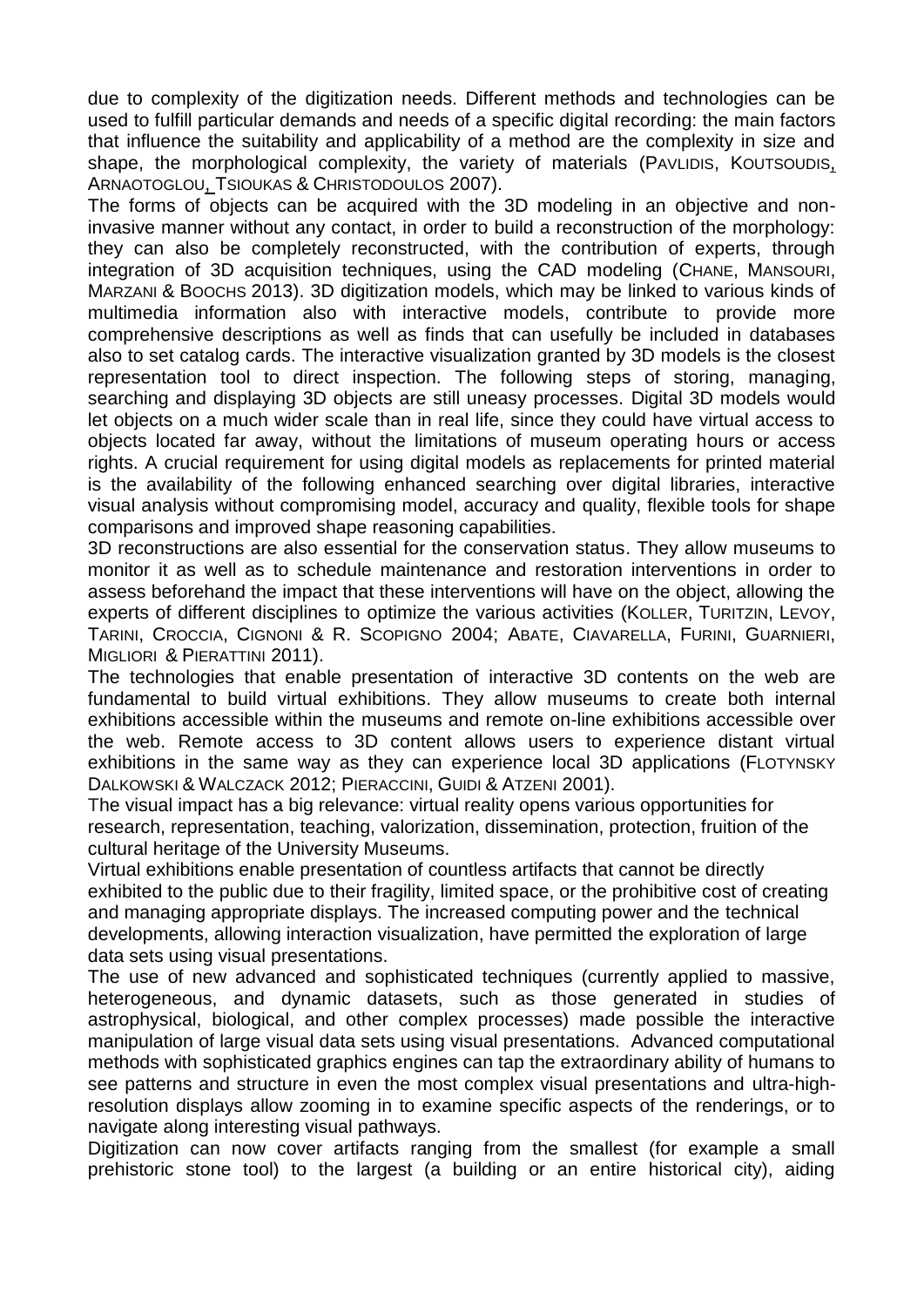researchers by providing much better resolution (as measured by number of samples and density of those samples on the measured surface) and improved accuracy.

A significant goal for the Italian University Museums network is to design a flexible and dynamic system with the following properties: a) it is based on a general data model able to include the common 3D objects in the web; b) it provides the definition of simple operations in order to easily build complex objects; c) it provides basic mechanisms for implementing content based 3D retrieval (AMATO, MAZZEO, MOSCATO & PICARIELLO 2012; ROGERS & EARNSHAW 1990).

A virtual environment tries to evoke a strong sense of reality in the user. This is achieved by the generation of artificial input to the user's visual, acoustic and haptic senses. By interfacing some of his/her articulations in the real world back into the virtual environment, the user can consciously interact with the environment (LOSCOS, TECCHIA, FRISOLI, CARROZZINO, RITTERWIDENFELD, SWAPP & M BERGAMASCO 2004; MOUSTAKAS & TZOVARAS 2010).

The generation of high-quality visual feedback from the virtual environment is often considered the most important aspect in generating a high degree of immersion. The desire to increase the degree of immersion led to the development of sophisticated image generators and display devices (CARROZZINO **&** BERGAMASCO 2010; LORENZO, SICILIA & SANCHEZ 2012).

## **The educational potential**

Digital technologies facilitate many kinds of collaboration – between University Museums and learners, between different institutions and among learners themselves – and facilitate personalization: the learning potential of a versatile and mobile information source under the learner's control is very big. The four thematic itineraries of the University Museum network web portal (stories, history of scientific instruments, landscape, and environment) with their underlying philosophies and their different approaches to learning could be an example of six possible types of learning enhanced with information technologies distributive learning: the combination of growing access to distributed resources and the availability of media tools help with constructing and sharing interpretation of these resources; 2) authentic tasks and complex inquiry: the availability of large archives of online primary resources makes possible assignment that allow for authentic researches and the complex expression of research conclusions; 3) dialogic learning: interactive technologies allow for asynchronous and synchronous learning experiences and provide spaces for conversations and exposure to a wide array of viewpoints and varied positions; 4) constructive learning: the ability to create environments where it is possible to construct projects that involve interdisciplinary, intellectual connections through the use of digital media that are usable; 5) public accountability: the ease of transmission of digital media makes it easy to share work, raising the stakes of participation due to the possibility of public display; 6) reflective and critical thinking: in aggregate, learning as experienced within digital media now available to pedagogues contributes to the development of complex reflective and critical thinking that cultural mediators (KERAMIDAS 2014). Creative applications with learner-created outcomes can reflect the views of the University

Museums and include for example different types of activity: creative games, guided tours, interactive references, puzzle/mystery, role-play/stories, and simulations.

In particularly games, when or the educators wish to instill in the public or in the students (KERAMIDAS 2014) properly designed, motivate learners, improve learner retention and encourage students not typically academic to partake in the learning process. Learning now bridges the public world – when it is information based and shareable – and the personal and structured world of the individual.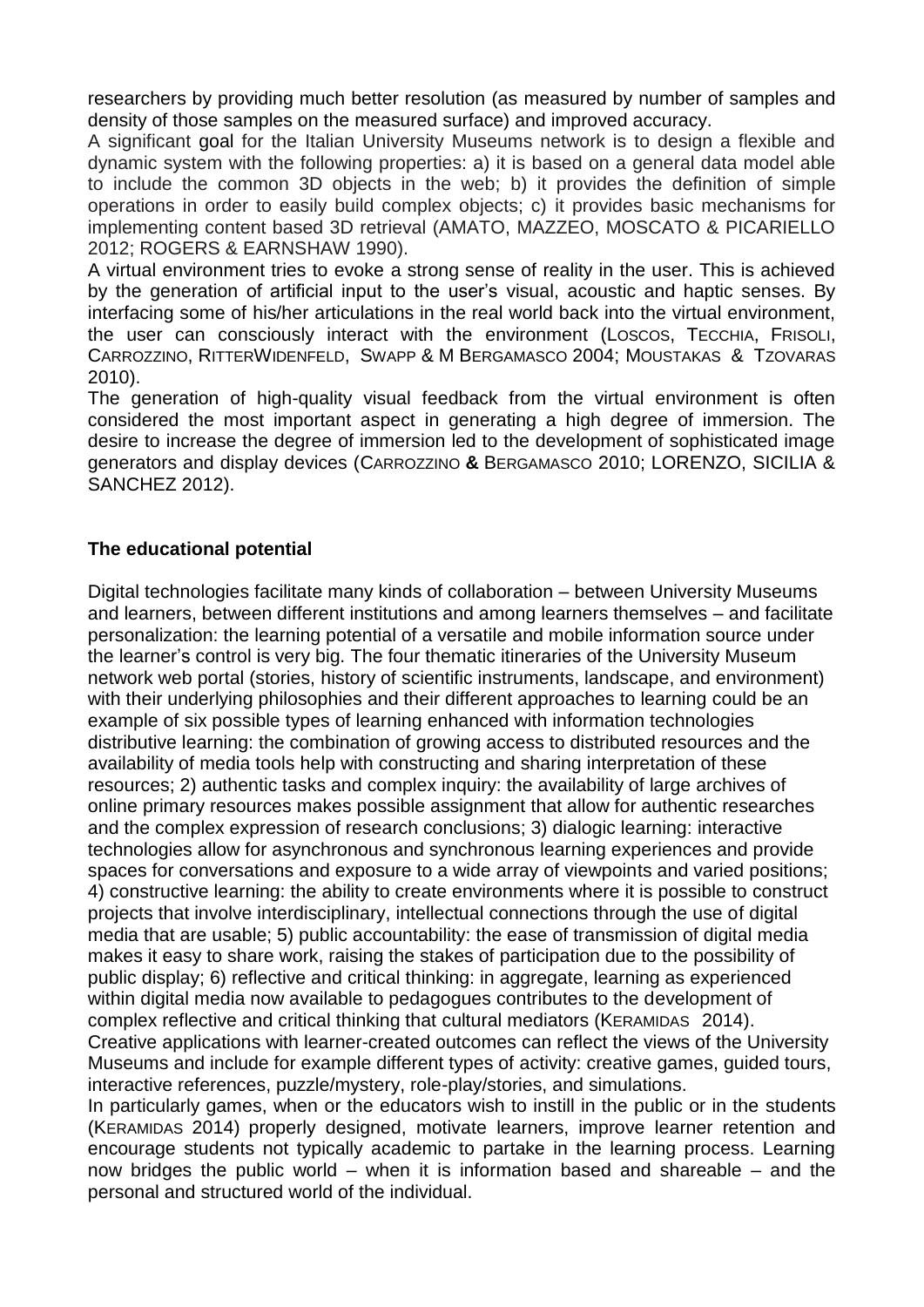The web portal of the Italian University Museums network can become a place where users of all ages and backgrounds can engage together with a topic; it is important to pay attention to the intergeneration of learning experiences: through different learning styles and levels of knowledge, the University Museums web portal can develop interest and motivate to learn more.

# **Conclusions**

The use of new digital technologies in the University Museums web portal together with interactive devices displays aims at stimulating the users.At the same time 3D reconstructions allow museums to create virtual visiting paths through various narrative registers for different kinds of audience.

Thanks to the collaboration of cultural associations and voluntary organizations it will be possible to realize common activities related to the collections of the University Museums aimed at social inclusion.

The web portal has been designed to allow a new image of the Italian University Museums network: laboratories to promote critical interdisciplinary dialogue, instruments for scientific and technological lifelong learning; places for intellectual meetings and social solidarity, to strengthen civil society and promote local virtual systems as well as national and international synergies, to plan lifelong learning activities for different audiences*.*

#### **Aknowledgments**

I thank Martina Aldrovandi, Lorenzi Costi, Elisa Gabbi, Viviana Ebner, Allessandra Mantovani and Andrew for their useful and attentive collaboration.

#### **Literature cited**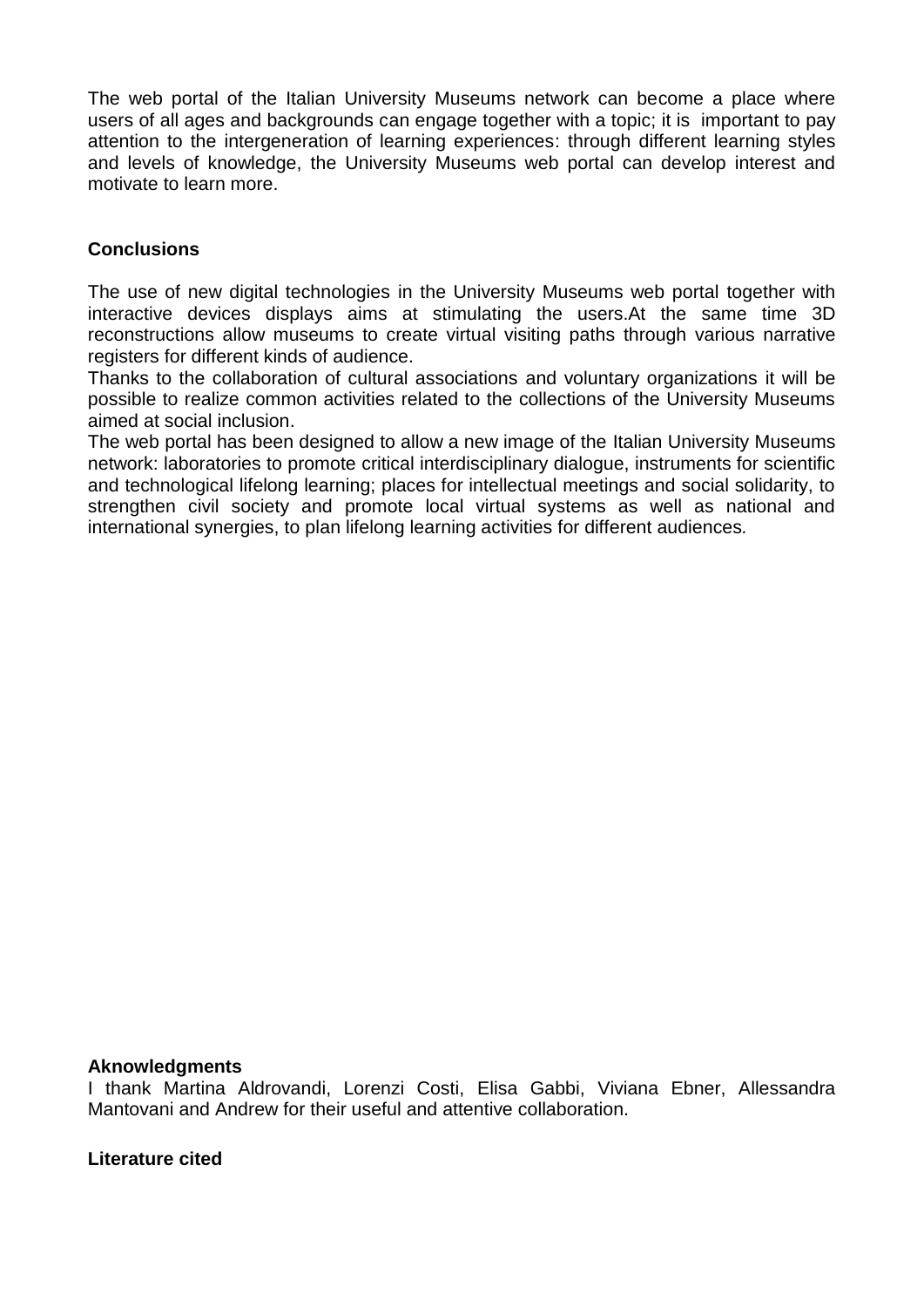ABATE D., R. CIAVARELLA, G. FURINI, G. GUARNIERI, S. MIGLIORI & S. PIERATTINI 2011.*3D modeling and remote rendering technique of a high definition cultural heritage artifact*, Procedia Computer Science, 3: 848–852.

AMATO F., A. MAZZEO, V. MOSCATO & A. PICARIELLO A., 2012. Building and retrieval of 3D objects in Cultural Heritage domain. In: *Sixth International Conference on Complex, Intelligent, and Software Intensive Systems*, ed. CISIS (Washington:IEEE Computer Society): 816-821.

CARROZZINO M. **&** M. BERGAMASCO 2010. *Beyond virtual museums: Experiencing immersive virtual reality in real museums,* Journal of Cultural Heritage, Volume 11, Issue 4: 452–458.

CHANE C. S., A. MANSOURI, F.S. MARZANI & F. BOOCHS2013. [Integration of 3D and](http://www.sciencedirect.com/science/article/pii/S0262885612001862)  [multispectral data for cultural heritage applications: Survey and perspectives,](http://www.sciencedirect.com/science/article/pii/S0262885612001862) *Original Research Article Image and Vision Computing,* 31(1): 91-102.

FLOTYNSKY J., J. DALKOWSKI& K. WALCZACK 2012. Building multi-platform 3D virtual museum exhibitions with Flex-VR, In : *18th International Conference on Virtual Systems and Multimedias*, (Milano: Institute of Electrical and Electronics Engineers, Inc.): 391-398*.*

GERRARD D., A. O'BRIEN & T. JACKSONS 2014. *The epiphany project: discovering the Intrinsic Value of Museums by analyzing social media.* In: Museum & the Web –Selected Papers from Two International Conferences, eds. N: PROCTOR and R. CHERRY (USA: Museum and the Web LLC):73-90.

L. KELLY 2014. *Learning in 140 Characters: the future of Museum Learning in a Digital Age.* In: Museum & the Web –Selected Papers from Two International Conferences, eds. N: PROCTOR and R. CHERRY (USA: Museum and the Web LLC):63-72

KERAMIDAS K. 2014. *Interactive Development as pedagogical process: digital media design in the classroom as a method for recontextualizing the study of material culture*. In: Museum & the Web –Selected Papers from Two International Conferences, eds. N: PROCTOR and R. CHERRY (USA: Museum and the Web LLC):260-27

KOLLER D., M. TURITZIN, M. LEVOY, M. TARINI, G. CROCCIA, P. CIGNONI & R. SCOPIGNO 2004. *Protected Interactive 3D Graphics Via Remote Rendering*, Proceedings of ACM SIGGRAPH 2004: 695-703.

LORENZO C.M, M. A. SICILIA & S. SÁNCHEZ.2012. *Studying the effectiveness of multi-user immersive environments for collaborative evaluation tasks,* Computers & Education, Volume 59, Issue 4, December 2012: 1361–1376.

LOSCOS C., F. TECCHIA, A. FRISOLI, M. CARROZZINO, H. RITTER WIDENFELD, D. SWAPP & M. BERGAMASCO 2004. *The Museum of Pure Form: touching real statues in an immersive virtual museum.* Proceedings of VAST 2004, The Eurographics Association. The 5th International Symposium on Virtual Reality, Archeology and Culture: 271-279.